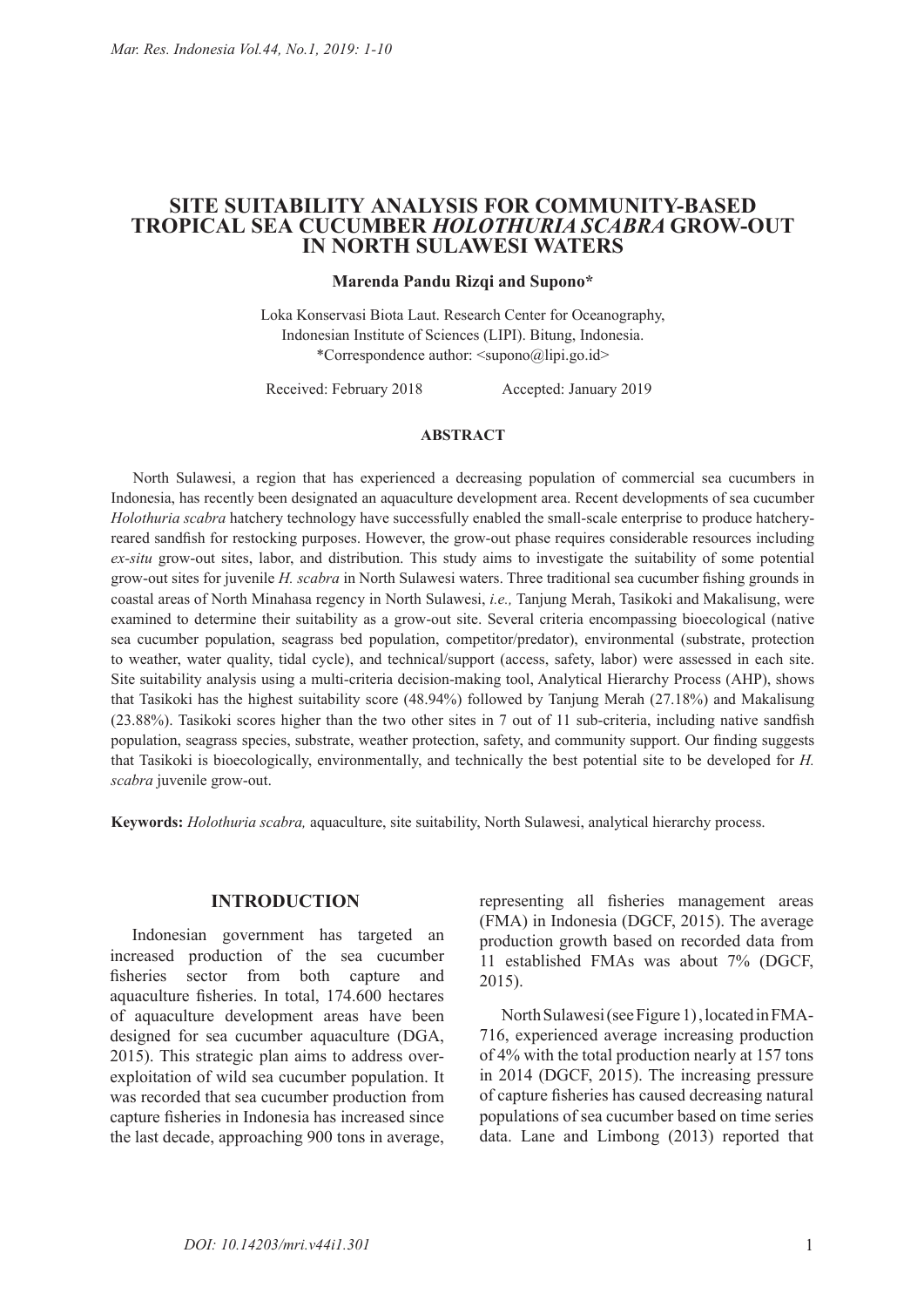

**Figure 1.** Map of the sampling sites.

over 17 years of observation, the cumulative number of high-value species was consistent, but their abundances were low.

There are no recently established statistics for sea cucumber fishery in North Sulawesi and adjacent waters. However, increasing harvesting pressure on sea cucumbers was reported in Makassar, South Sulawesi. Total export of over 15,000 tons of sea cucumber, with an average annual export of 600 tons was reported from this area from 1975 to 2009 (Máñez and Ferse, 2010). Similarly, a decreasing population of economically important sea cucumbers was evident through an ecological survey in North Sulawesi (Lane, 1999). This is consistent with some areas in North Sulawesi waters (Kema, Makalisung, Lilang, and Mangket) where sea cucumbers are heavily and frequently exploited by locals, particularly during low tide (Supono, unpublished data). Some fishermen also harvested high-value sea cucumber during the night using compressor dive method. In Kema waters, the exploitation has currently targeted low-value sea cucumber such as *Holothuria atra* (Supono, 2014). High intensity of sea cucumber harvesting was reported in Bunaken, North Sulawesi before the establishment of Bunaken National Marine Park in 1991 (Lane and Limbong, 2013).

There is now worldwide interest in sea cucumber aquaculture. For example, Japan reported being the first country to successfully culture sea cucumber *Apostichopus japonicas*  (Vanuccini, 2004). Aquaculture production of sea cucumbers has occurred in countries such as Australia, Maldives, Solomon Islands, India, and Indonesia (Pangkey *et al*., 2012). In North Lombok, Indonesia, about 6,000 offspring were produced annually from wild broodstock reared and spawned in land-based aquaculture facilities (Indriana, *pers. comm.*).

Several techniques had been established in an attempt to increase the hatchery-produced juveniles of sea cucumbers (Battaglene, 1999; Pitt, 2001; Agudo, 2006). For example, newly settled juveniles are reared in the sand and staked plate in rearing tanks (Battaglene, 1999; Pitt, 2001). However, production cost, nursery technology, and survival rate of the cultured juvenile are still a challenge (Purcell, 2004; Bell *et al*., 2007; Purcell and Simutoga, 2008).

To achieve commercial size, sea cucumbers are commonly grown in various grow-out systems such as in seawater ponds (Duy, 2012), the sea (Robinson and Pascal, 2012; Junio-Menez *et al*., 2013) and land-based system applying a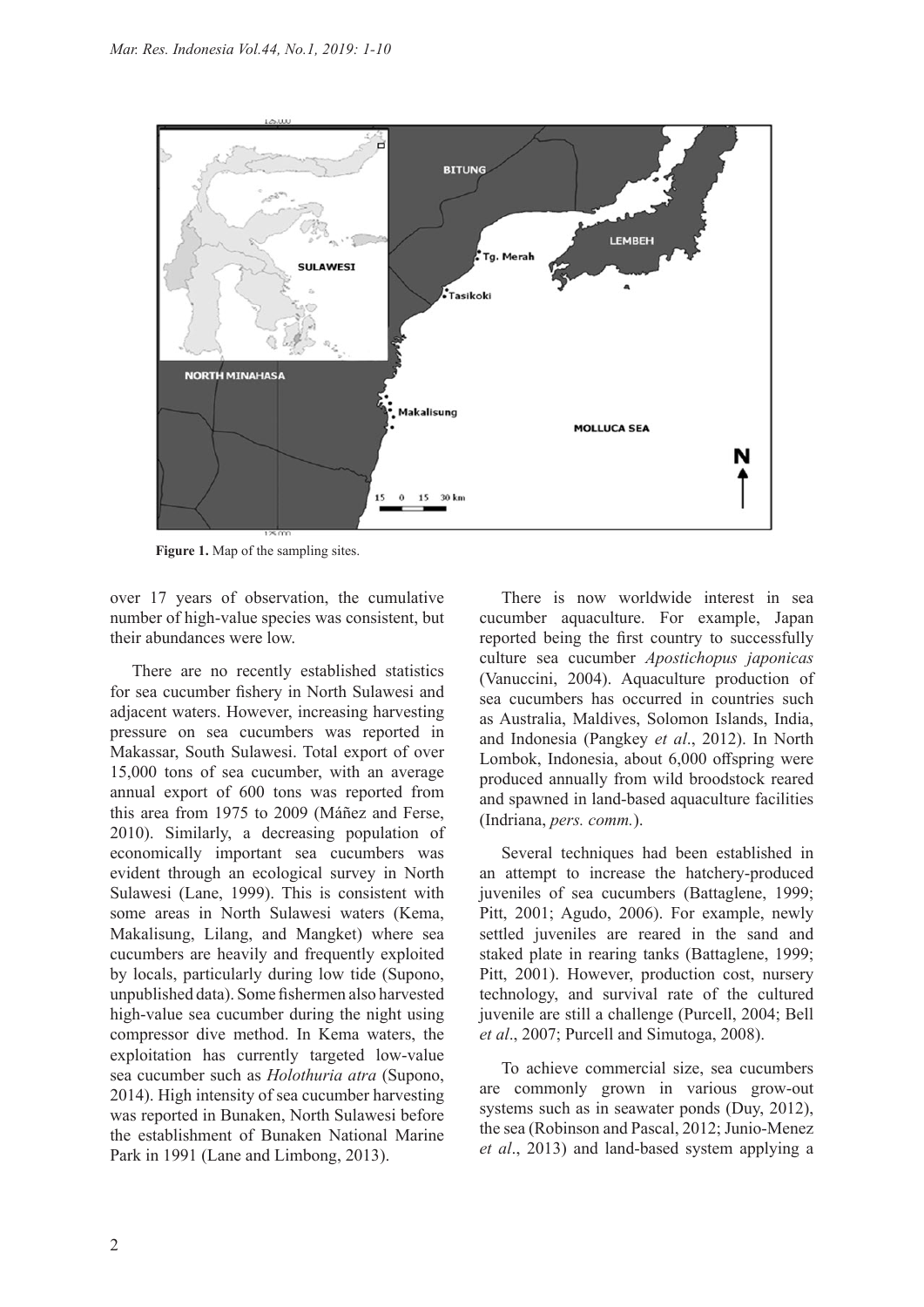recirculating water system (Robinson, 2013). Sea ranching of *H. scabra,* however, still faces some technical and social constraints (Mills *et al*., 2012; Purcell *et al*., 2012).

Low survival of juvenile *H. scabra* released after hatchery stage has been reported in some countries: 20-30% in sea ranches in the Philippines (Junio-Menez *et al*., 2012; Junio-Menez *et al*., 2013), 20-40% in sea pens in Fiji (Hair *et al*., 2011), 14% in northern Australia (Hair *et al*., 2016) and less than 15% in Maldives (James, 2012). The high mortality of juvenile *H. scabra* released to the sea following the hatchery stages was related mainly to predation, transport stress, washed away by a strong current and extreme weather (Purcell, 2004; Robinson and Pascal, 2012).

Sea cucumber *H. scabra* grow-out at sea have been conducted in some areas in Indonesia such as in Bengkulu, Kepulauan Seribu, and Tual in Southeast Maluku (Hartati, 2008). However, a similar effort has not been reported in North Sulawesi. The assessment of site suitability for sea cucumber *H. scabra* is a preliminary study for a long-term community-based sea cucumber ranching program in North Sulawesi. As local exploitation of sea cucumber in some areas has recently shifted to low commercial value species (Supono, *unpublished data*), it suggests that populations of high commercial values may have

been depleted. Developing sea cucumber fishing ground into the grow-out site has the potential to replenish natural populations. Therefore, establishing a comprehensive analysis of site development for *H. scabra* could increase the success rate of a sea ranching program. This study aims to determine the suitable coastal areas in North Sulawesi to be further developed as sea cucumber *H. scabra* grow-out sites.

## **MATERIALS AND METHODS**

Multi-criteria decision-making tool, Analytical Hierarchy Process (AHP) (Saaty, 2008) was applied to analyze site suitability ranking among the three locations. The goal of the AHP in this study was to determine the suitability of *H. scabra* grow-out location, and the priority of each location to be utilized as a grow-out site. (Figure 2). Each criterion was compared pairwise to each other, forming matrices of each level of criteria. Numeric scale, from 1 to 9, was used to represent the intensity of significance of comparing criterion, where the lowest number (1) implies that two criteria are equally important, and the highest number (9) implies that one criterion is extremely more important than another. The priority for each criterion was obtained by calculating the sum of each row of the matrix and dividing by the total sum of the matrix.



**Figure 2.** The Analytical Hierarchy Process (AHP).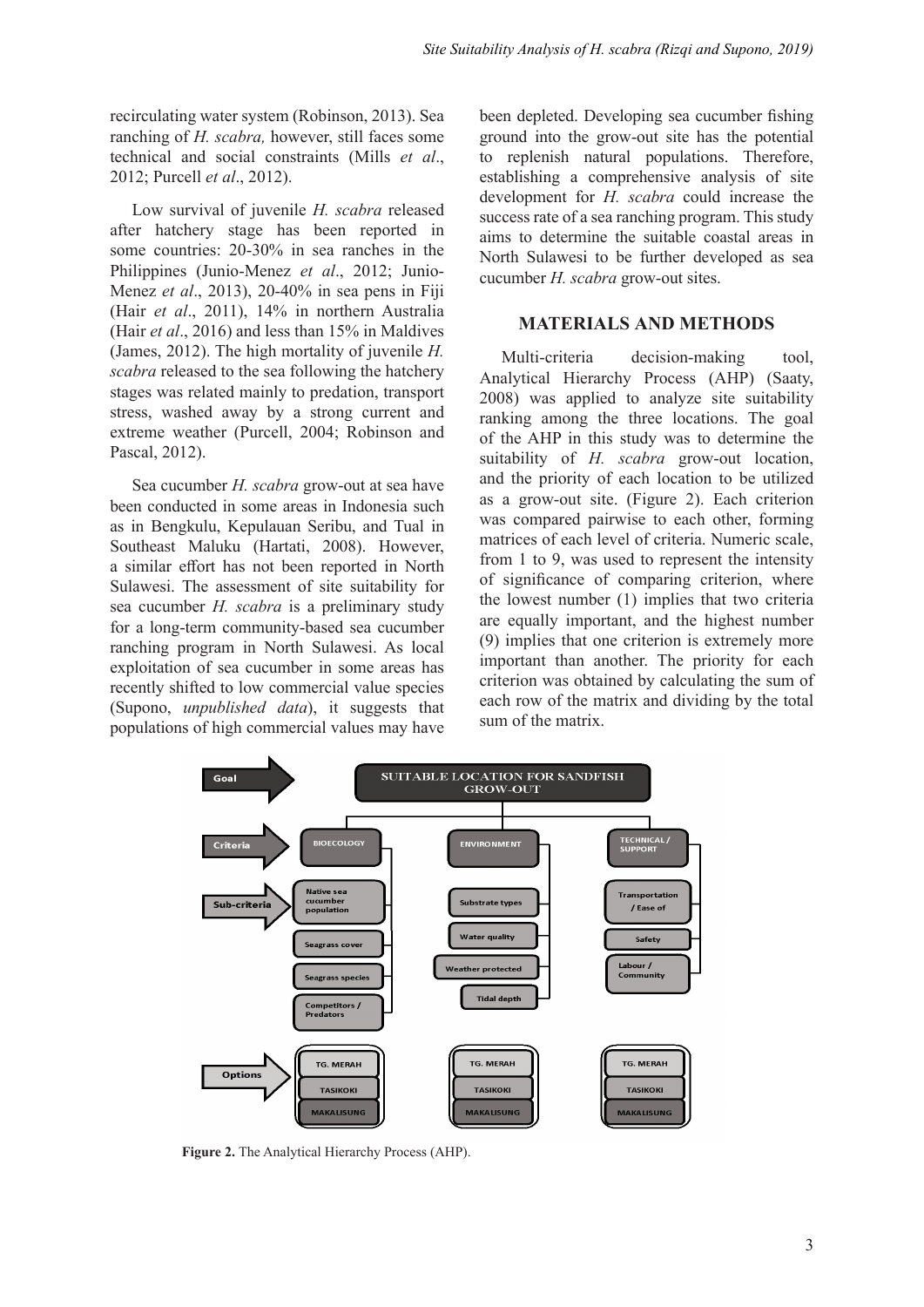## **Main Criteria**

Main criteria were established based on the general requirements for sea cucumber grow-out site as highlighted in the works of Agudo (2006), Giraspy and Walsalam (2010), Pascal *et al*. (2011), and Purcell (2012). They were three main criteria: bioecology, environment, and technical/ support. Each criterion was then compared pairwise to determine their significance towards the goal of achieving the suitable site for *H. scabra* grow-out.

### **Sub-Criteria**

Each criterion above was broken down to several sub-criteria. On the hierarchical setting of the AHP, these sub-criteria were compared pairwise to each other. The formulation of each sub-criterion was based on established guidelines for sea cucumber grow-out by Agudo (2006), Giraspy and Walsalam (2010), and Pascal *et al*. (2011). For environmental and technical/ support criteria, the general assumption of best management practice for responsible aquaculture (Boyd *et al*., 2008) was used where applicable. Bioecology was broken down to three sub-criteria, which are native sea cucumber population, seagrass bed population, and competitor/ predator. Sub-criteria for environment included the type of substrates, water quality, protection from the weather, and tidal depth. Moreover, the technical/support criteria had three sub-criteria, *i.e.*, transportation (ease of access), safety (risk and hazard assessment), and community/labor support.

### **Options/Locations**

The next step for the AHP was to compare each sub-criterion with an option, in this case, an alternative location for sea cucumber growout site. Three coastal areas of North Sulawesi (Tanjung Merah, Tasikoki, and Makalisung) were designated as potential sites for aquaculture site development (Figure 1). Tanjung Merah and Tasikoki are traditional fishing villages within 5 km of a distance of each other, while Makalisung is a fishing village approximately 15 km southeast of Tasikoki with white sand beaches primarily used for tourism. In terms of sea cucumber fisheries, all locations have seagrass beds with various mixtures of sand, mud and rubbles substrate, which are potential habitats for many commercial sea cucumbers including *H. scabra.* However, fishers specialized in collecting sea cucumbers are only found in Tasikoki, despite their fishing ground that stretches to the seagrass beds along the coast of the Molucca Sea.

Sampling sites consisted of two sites in Tanjung Merah, two sites in Tasikoki and five sites in Makalisung, with a distance between sites were about 0.5-1 km. The bioecological and environmental assessment was mostly conducted on each site, while all technical and support assessment were conducted per location area (Table 1). Sets of criteria, sub-criteria, and options were placed into a hierarchical chart to show the complete analytical framework (Figure 2).

| <b>Assessment</b>        | <b>Methods</b>                                        | <b>Analysis</b>                                 | <b>Scope</b> |
|--------------------------|-------------------------------------------------------|-------------------------------------------------|--------------|
| Seagrass ecology         | Line transect                                         | species numbers and dominance, seagrass covers, | Per site     |
| H. scabra ecology        | <b>Belt transect</b>                                  | Community structures                            | Per site     |
| Predators/Competitors    | Belt transect/Visual                                  | Species numbers, Ecological roles               | Per site     |
| Substrate                | Visual                                                | Substrate type                                  | Per site     |
| Water quality            | On site measurement:<br>Temperature, salinity, pH, DO | Suitability to H. scabra livelihood             | Per site     |
| Tidal depth              | Visual                                                | Seasonal high and low tide                      | Per location |
| Transportation           | Field survey                                          | Distance and type of roads                      | Per location |
| Safety                   | Field survey, interviews                              | Risk assessment                                 | Per location |
| Labor/Community supports | Field survey, interviews                              | Socio-economic assessment                       | Per location |

**Table 1.** Sub-criteria assessment conducted on options/locations.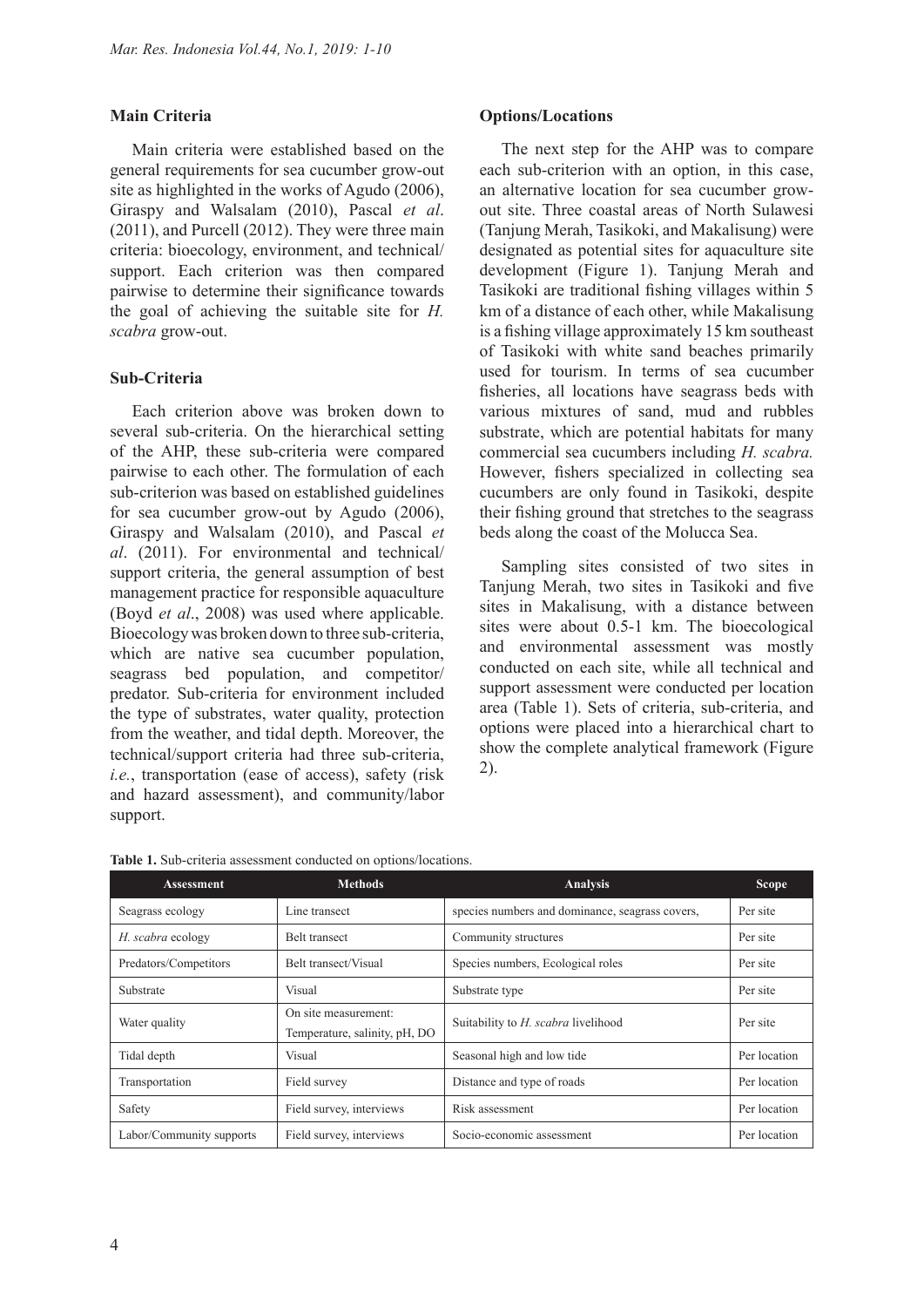## **RESULTS**

Pairwise matrix comparison using the AHP analysis of criteria and sub-criteria used in this study demonstrates that Tasikoki has the optimum suitability to be developed as a sea cucumber *H. scabra* grow-out site. Out of the eleven subcriteria assessed in three locations, seven subcriteria observed in Tasikoki demonstrate higher values. Matrix scoring between each criterion for site suitability analysis for *Holothuria scabra* juvenile and grow-out is shown in Table 2. Matrix scoring between sub-criteria (bioecology, environment, and technical/support) are shown in Table 3.

For the bioecology parameters, Tasikoki demonstrates high suitability based on natural sea cucumber population and seagrass species composition (60.54 and 64.13%, respectively). In contrast, Makalisung demonstrates the lowest suitability compared to the other two sites, although it has the lowest presence of competitors or predators (Figure 3-top).

For environmental parameters, Tasikoki demonstrates the highest suitability for bottom substrate, site protection from rough weather and wave, and water depth during the lowest tides (57.53, 69.20 and 64.13%, respectively). Similar to the bioecology parameters, Makalisung demonstrates the lowest suitability (Figure 3-middle).

The highest suitability in the technical/ support sub-criteria is also demonstrated in Tasikoki, where two sub-criteria (safety and labor/community) show the highest percentages among the three sites (47.68 and 64.13%, respectively). However, Tasikoki demonstrates the lowest percentage of access to only 8.81% (Figure 3-bottom).

**Table 2.** Matrix scoring between each criterion for site suitability analysis for *Holothuria scabra* juvenile and grow-out.

|                          | <b>BIOECOLOGY</b> | <b>ENVIRONMENT</b> | <b>TECHNICAL/</b><br><b>SUPPORT</b> | <b>PRIORITY</b> |
|--------------------------|-------------------|--------------------|-------------------------------------|-----------------|
| <b>BIOECOLOGY</b>        |                   | 0.33               | 0.5                                 | 0.162           |
| <b>ENVIRONMENT</b>       |                   |                    |                                     | 0.529           |
| <b>TECHNICAL/SUPPORT</b> |                   | 0.5                |                                     | 0.309           |

| <b>BIOECOLOGY</b>        | Native sea<br>cucumber pop. | <b>Seagrass</b><br>cover | <b>Seagrass</b><br>species |                            | Comps/<br><b>Preds</b> | <b>PRIORITY</b> |
|--------------------------|-----------------------------|--------------------------|----------------------------|----------------------------|------------------------|-----------------|
| Native sea cucumber pop. |                             | 0.2                      | 0.33                       |                            | 0.33                   | 0.079           |
| Seagrass cover           | 5                           | 1                        |                            | 0.5                        |                        | 0.299           |
| Seagrass species         | 3                           | $\overline{c}$           |                            |                            |                        | 0.278           |
| Comps/Preds              | 3                           | $\overline{2}$           | $\overline{2}$             |                            | 1                      | 0.342           |
| <b>ENVIRONMENT</b>       | <b>Substrate</b>            | Water<br>quality         | Weather protected          |                            | <b>Tidal</b><br>depth  | <b>PRIORITY</b> |
| Substrate                | 1                           | 3                        |                            | 5                          |                        | 0.420           |
| Water quality            | 0.33                        | 1                        |                            | $\overline{4}$             |                        | 0.245           |
| Weather protected        | 0.2                         | 0.25                     | 1                          |                            | 0.5                    | 0.082           |
| Tidal depth              | 1                           | $\overline{c}$           | $\overline{2}$             |                            |                        | 0.252           |
| <b>TECHNICAL/SUPPORT</b> | Transportation              | <b>Safety</b>            |                            | Labor/<br><b>Community</b> |                        | <b>PRIORITY</b> |
| Transportation           | $\mathbf{1}$                |                          | 0.2                        | 0.33                       |                        | 0.103           |
| Safety                   | 5                           |                          |                            | 3                          |                        | 0.605           |
| Labor/Community          | 3                           | 0.33                     |                            | 1                          |                        | 0.291           |

**Table 3.** Matrix scoring between sub-criteria of bioecology, environment, and technical/support.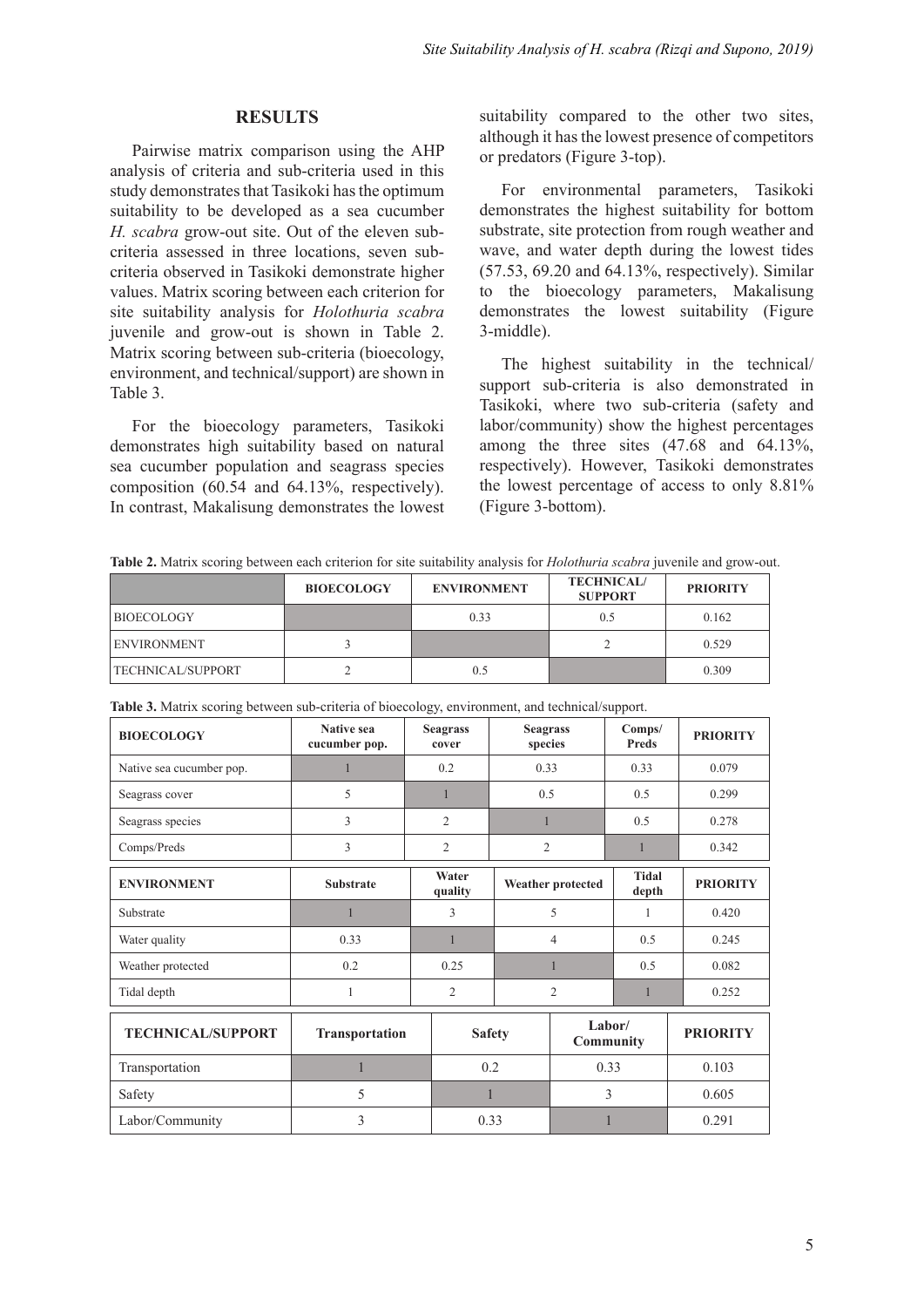

Figure 3. Site suitability of three locations based on (top) bioecology, (middle) environmental conditions, and (bottom) technical/support.

#### **DISCUSSION**

In our study, Tasikoki shows the highest suitability among other sites and the lowest limiting factors for the success of *H. scabra*  sea ranching. Limiting factors in sea cucumber ranching may include biological, technical, and social constraints (Eriksson *et al*., 2012). It has been shown that stress during transportation, strong current, extreme weather, and the presence of predators adversely affect the survival of sea cucumber juveniles (Purcell, 2004; Robinson and Pascal, 2012).

Bioecologically, Tasikoki represents the highest suitability of seagrass species composition with a high density of *Enhalus acoroides, Thalassia hemprichii* and native sea cucumber population,

particularly *H. scabra. H. scabra* is most abundant in Tasikoki compared to the two other sites. Site suitability analysis using principal component analysis demonstrates that higher survival of *H. scabra* in sites with high seagrass cover, high chlorophyll-a, epiphyte growth on seagrass leaves (Hair *et al*., 2016). While seagrass species composition is a crucial aspect, particularly for larval settlement of *H. scabra* at hatchery stages (Mercier *et al*., 2000), seagrass is also beneficial for a later stage. *H. scabra* at about 10 mm in body length or 1 g in weight are commonly found migrating from dense seagrass to nearby mud-sand substrata (Mercier *et al*., 2000). At this stage, seagrass canopy provides protection, while seagrass leaves trap more nutrients particularly at the baseline that is beneficial to deposit feeders including some deposit-feeding sea cucumbers (Moriarty, 1982; Komatsu *et al*., 2004).

The high presence of native sea cucumber population in Tasikoki compared to the other two locations in this study may be correlated with environmental parameters particularly substrate, site protection from rough weather and waves, and a minimum of 50 cm water depth during low tide. Bottom substrate composition in Tasikoki is composed of a mixture of sand and mud that appears preferable for living habitat of *H. scabra.*  This substratum preference is similar to the work of Altamirano *et al*. (2017) who reported that sandy mud sediment increases burying and feeding, while silty mud sediment is unsuitable for *H. scabra* grow-out. Furthermore, Tasikoki has the most protected sites from wave and strong current as it has a natural sand embankment buffer. In contrast, Tanjung Merah and Makalisung are heavily affected by strong annual monsoon waves. Indeed, the strong current is a major cause of low survival, causing large numbers of the released juvenile being washed away (Purcell, 2004; Robinson and Pascal, 2012).

In terms of technical support, Tasikoki scores lowest for land transportation access. The entrance access from the main road to the coastal area is mainly unsealed gravel road thus may increase transportation stress on sea cucumber juveniles. However, it may be resolved by two options, which are transportation by boat and utilizing short term cage protection on relocation sites. Hair *et al*. (2016) suggested that the use of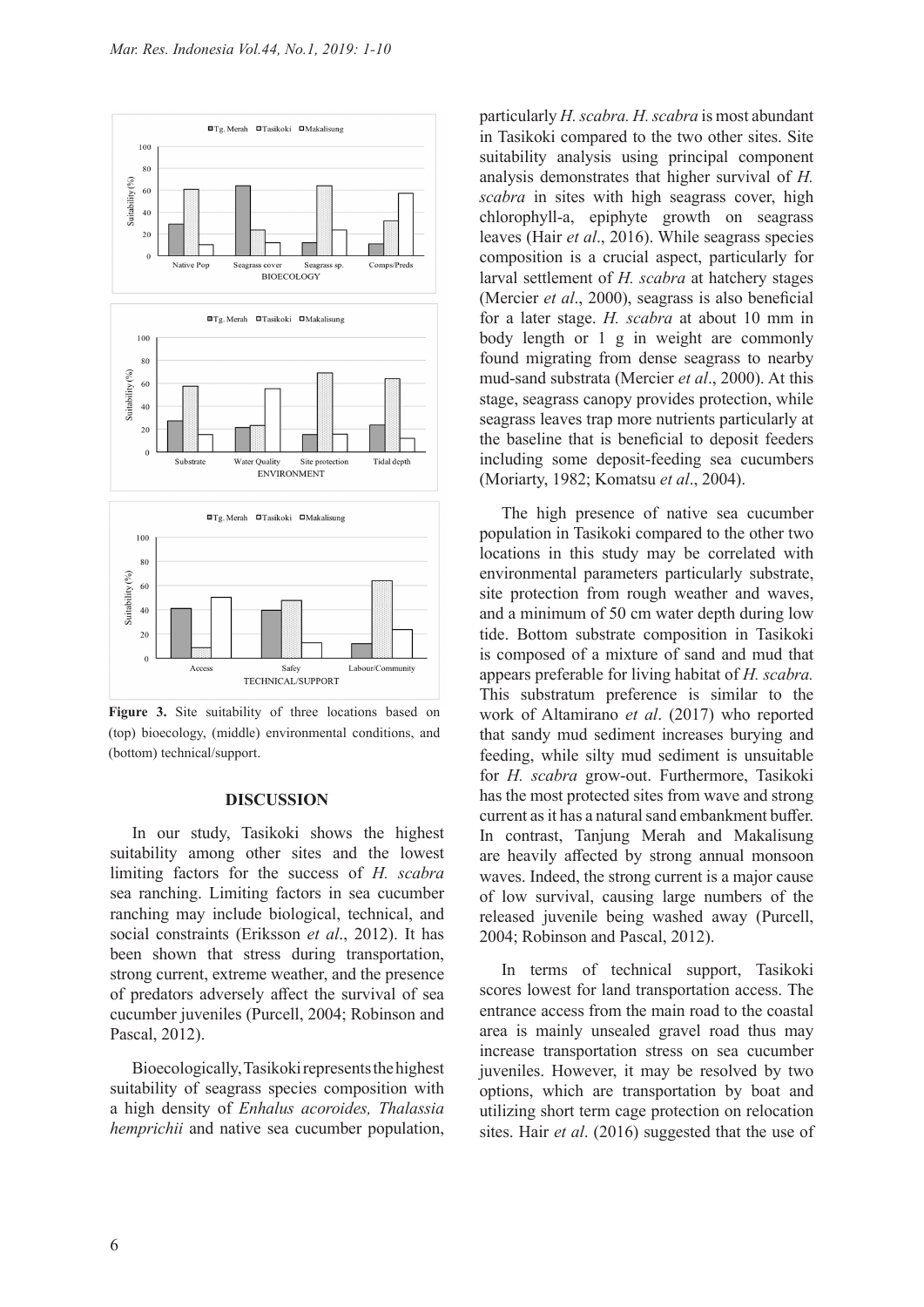cage does not perform better in terms of juvenile's survival compared to the free release system, but short term cage protection may be essential to acclimatize released juveniles from transport stress, as well as minimize extended stress and vulnerability to predators. Another option is to release larger sized juveniles to increase their tolerance to transport and handling stress. It has been reported that mortality of released juveniles is inversely related to juvenile size, in which the highest mortality occurs for small juveniles (Dance *et al*., 2003; Purcell and Simutoga, 2008).

Another major factor causing poor survival of juvenile *H. scabra* in sea-based grow-out is predation. Fish, gastropods, crustaceans, and sea stars are common predators of holothurian (Knopp, 1982; Francour, 1997; Zamora and Jeffs, 2013). Predation by fish and crustaceans had been frequently recorded in sea cucumber aquaculture (Hair *et al*., 2016). The presence of predators in Tasikoki site is moderate (second rank among locations). Juveniles' vulnerability to predation can be reduced to increase the site suitability of Tasikoki by applying methods suggested by Hair *et al*. (2016): maximizing the size of released juvenile, manually removing predator, and installing protection from a predator such us closed sea pens. In contrast, Lavitra *et al*. (2015) reported that the use of nursery-reared juveniles and the size of juvenile *H. scabra* do not significantly increase the survival rate after they are released in farming sites. However, this only applies to sites where the presence of predators is low.

# **CONCLUSION**

Our study suggests that Tasikoki is a potential grow-out site for hatchery-reared *H. scabra.*  Tasikoki has bioecological, environmental and technical/support features that are crucial for living habitat of juvenile *H. scabra.* The limitation of some criteria in Tasikoki could be resolved by applying biological and technical techniques to maximize site suitability. Further researches could include analysis on key sediment parameters and conduct a grow-out trial of hatchery-reared juvenile *H. scabra* in Tasikoki to investigate the growth and survival of juveniles.

In fisheries management principles and approach for sea cucumber, managing fishing activities has emerged since depletion of natural stock occurs globally (Purcell *et al*., 2013). One of the common recent efforts is to breed captive adult sea cucumbers and to release hatcheryreared juveniles either in sea pens farming or natural habitat sea ranching involving the local community as part of the project (Bell *et al*., 2008; Hair *et al*., 2016). Low technology sea cucumber ranching applying traditional method 'put,' grow and harvest' in the marine environment was suggested to hold potential as a sustainable livelihood as well as sea cucumber production (Hair *et al*., 2016).

## **ACKNOWLEDGEMENT**

This study was funded by LKBL LIPI Bitung's DIPA. We thank technicians of the LKBL LIPI Bitung for their assistance. Both authors contributed equally in preparing the content of this paper including designing experiment, analysing data, writing and revising manuscript

## **REFERENCES**

- Agudo, N. (2006). *Sandfish Hatchery Techniques.*Australian Centre for International Agricultural Research (ACIAR), Secretariat for the Pacific Community (SPC), WorldFish Center. (pp. 43).
- Altamirano, J. P., Recente, C. P. and Rodriguez, Jr., J. C. (2017). Substrate preference for burying and feeding of sandfish *Holothuria scabra* juveniles. *Fish. Res.,* 186, 514-523. doi:10.1016/j.fishres.2016.08.011.
- Battaglene, S. C. (1999). Culture of tropical sea cucumbers for stock restoration and enhancement. *Naga, The ICLARM Quarterly*, *22*(4), 4-11.
- Bell, J. D., Leber, K. M., Blankenship, H. L., Loneragan, M. R. and Masuda, R. (2008). A new era for restocking, stock enhancement and sea ranching for coastal fisheries resource. *Rev. Fish. Sci.*, 16(1-3), 1-9. doi:10.1080/10641260701776951.

Boyd, C. E., Lim, C., Queiroz, J., Salie, K.,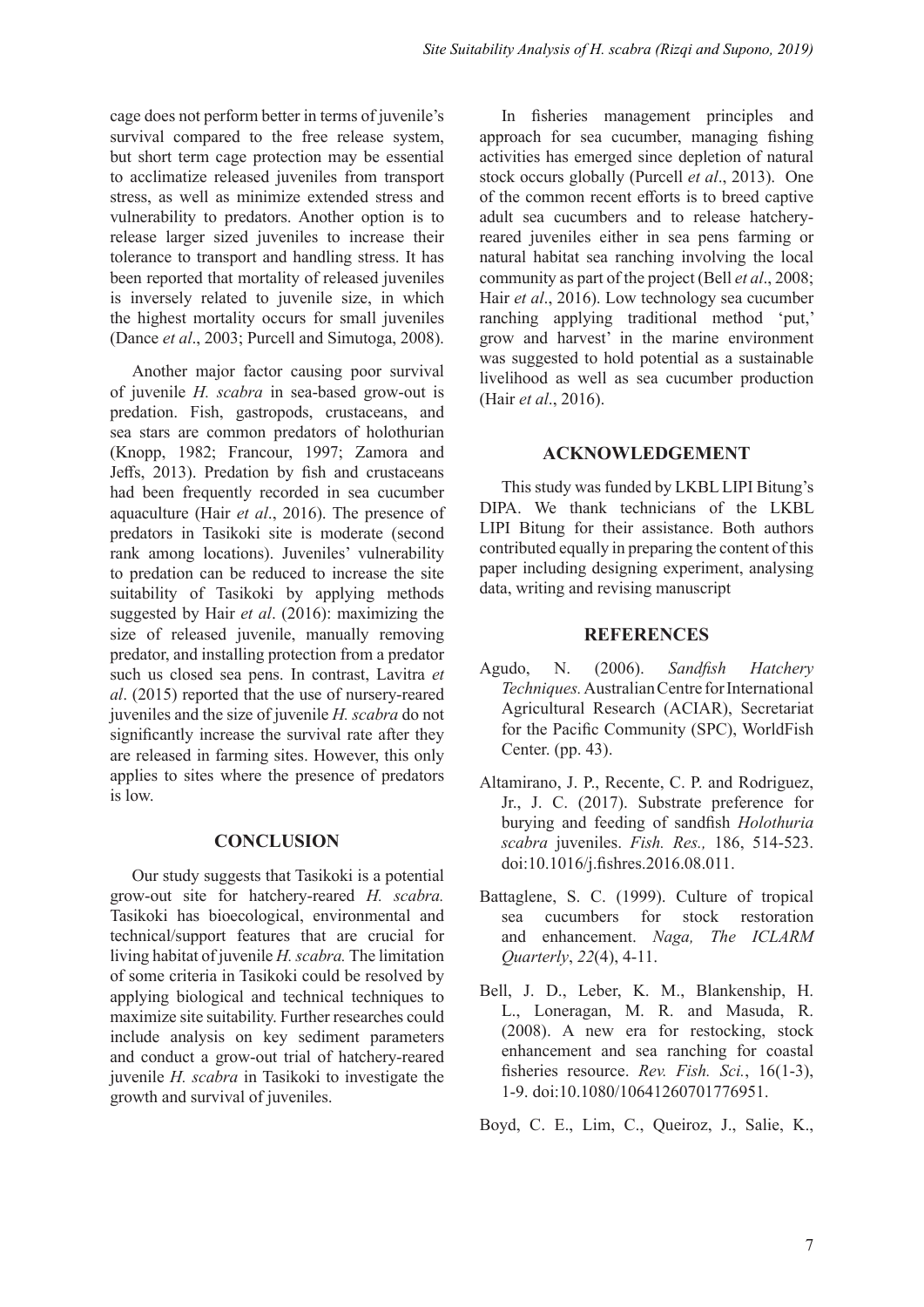de Wet, L. and McNevin, A. (2008). *Best management practices for responsible aquaculture*. USAID. (pp. 47).

- Dance, S. K., Lane, I. and Bell, J. D. (2003). Variation in short-term survival of cultured sandfish (*Holothuria scabra*) released in mangrove-seagrass and coral reef habitats in Solomon Islands. *Aquacult.,* 220, 495-505. doi:10.1016/S0044-8486(02)00623-3.
- DGA (Directorate General of Aquaculture). (2015). *Strategic plan of Directorate General of Aquaculture, Indonesia 2015-2019*. Directorate General of Aquaculture, (pp. 38).
- DGCF (Directorate General of Capture Fisheries). (2015). *Statistics of marine capture fisheries by fisheries management area (FMA), 2005-2014*. Directorate General of Capture Fisheries, Indonesia. (pp. 486).
- Duy, N. D. Q. (2012). Large-scale sandfish production from pond culture in Vietnam. In Hair, C. A., Pickering, T. D. and Mills, D. J. (eds), Asia-Pacific Tropical Sea Cucumber Aquaculture. Australian Center for International Agriculture Research, Canberra. *ACIAR Proceeding*, 136, 34-39.
- Eriksson, H., Robinson, G., Slater, M. and Troell, M. (2012) Sea cucumber aquaculture in the western Indian Ocean: challenges for sustainable livelihood and stock improvement. *AMBIO: A Journal of the Human Environment,* 41(2), 109- 121. doi:10.1007/s13280-011-0195-8.
- Francour, P. (1997). Predation on holothurians: a literature review. *Invertebr. Biol.,* 116(1), 52- 60. doi:10.2307/3226924.
- Giraspy, D. A. B. and Walsalam, I. G. (2010). Aquaculture potential of the tropical sea cucumbers *Holothuria scabra* and *H. lessoni* in the Indo-Pacific region. *SPC Bechede-mer Information Bulletin*, *30*, 29-32.
- Hair, C., Foale, S., Kinch, J., Yaman, L. and Shouthgate, P. (2016). Beyond boom, bust and ban: the sandfish (*Holothuria scabra*) fishery

in the Tigak Islands, Papua New Guinea. *Reg. Stud. Mar. Sci.,* 5, 69-79. doi:10.1016/j. rsma.2016.02.001.

- Hair, C., Mills, D. J., McIntyre, R. and Southgate, P. C. (2016). Optimising methods for community-based sea cucumber ranching: experimental releases of cultured juvenile *Holothuria scabra* into seagrass meadows in Papua New Guinea. *Aquacult. Rep.,* 3, 198-208. doi: 10.1016/j. aqrep.2016.03.004.
- Hair, C., Pickering, T., Semisi, M., Vereivalu, T., Hunter, J. and Cavakiqali, L. (2011). Sandfish culture in Fiji Islands. *SPC-Beche-de-mer Information Bulletin,* 31, 3-11.
- Hartati, S. T. (2008). Pengkayaan stok teripang pasir (*Holothuria scabra*) di perairan Kepulauan Seribu. *Bawal,* 2(1), 9-15. doi:10.15578/bawal.2.1.2008.9-15.
- James, C. M. (2012). Sea cucumber in the Maldives. *Aquaculture Asia Pacific Magazine Sept-Oct*, 43-44.
- Junio-Meñez, M. A., Dumalan, R. J. P., Edullantes, C. M. and Catbagan, T. O. (2012). Ocean nursery systems for scaling up juvenile sandfish (*Holothuria scabra*) production: ensuring opportunities for small fishers. In Hair, C. A., Pickering, T. D. and Mills, D. J. (eds), Asia-Pacific Tropical Sea Cucumber Aquaculture*.* Australian Center for International Agriculture Research, Canberra. *ACIAR Proceeding*, 136, 57-62.
- Junio-Meñez, M. A., Evangelio, J. C., Olavides, R. D., Catbagan, T. O., Edullantes, C. M. A., Rodriguez, B. D. R. and Casilagan, I. L. N. (2013). Population dynamics of cultured *Holothuria scabra* in a sea ranch: implications for stock restoration. *Rev. Fish. Sci.,* 21(3-4), 424- 432. doi:10.1080/10641262.2013.837282.
- Knopp, R. K. (1982). Responses of five holothurian species to attacks by a predatory gastropod, *Tonna perdix. Pac. Sci.,* 36(4), 445-452.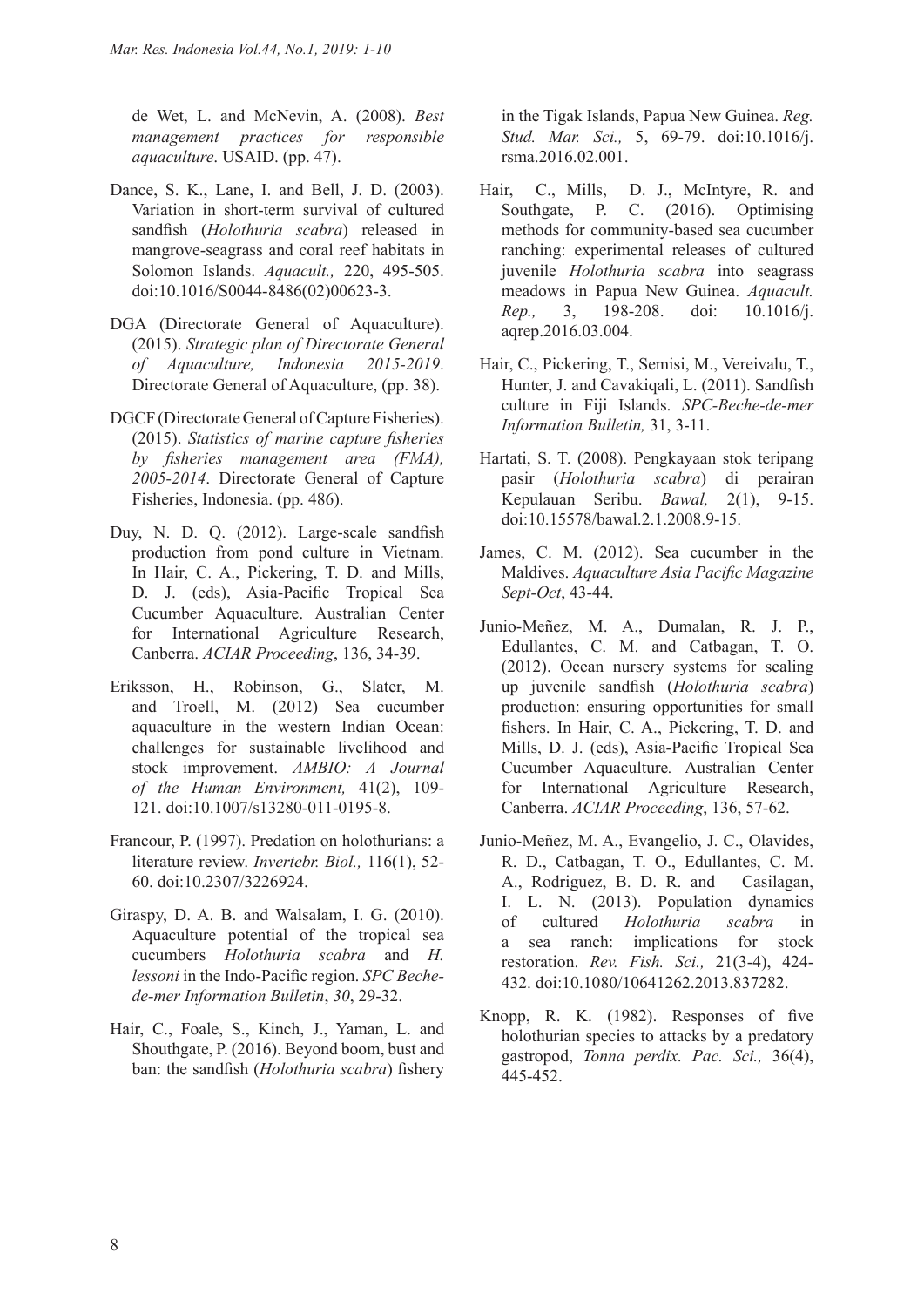- Komatsu, T., Umezawa, Y., Nakakoka, M., Supanwand, C. and Kanamoto, Z. (2004). Water flow and sediment in *Enhalus acoroides* and other seagrass beds in the Andaman Sea, Off Khao Bae Na, Thailand. *Coast. Mar. Sci.,* 29(1), 63-68.
- Lane, D. J. W. (1999). A population survey of the 'rare' stichopodid sea cucumber, *Thelenota rubralineata,* of northern Sulawesi, Indonesia. In Carnevali, M. D. C. and Bonasoro, F. (eds). *Echinoderm research.* Proceeding the 5th European Conference on Echinoderms, Milan. AA Balkema: Rotterdam. (pp. 499– 503).
- Lane, D. J. W. and Limbong, D. (2013). Catastrophic depletion of reef-associated sea cucumber: resource management/reef resilience issues for an Indonesian marine park and the wider Indo-Pacific. *Aquat. Conserv.*, 25(4), 505-517. doi:10.1002/aqc.2421.
- Lavitra, T., Tsiresy, G., Rasolofonirina, R. and Eeckhaut, I. (2015). Effects of nurseries and size of released *Holothuria scabra* juveniles on their survival and growth. *SPC Beche-demer Information Bulletin,* 35, 37-41.
- Máñez, K. L. and Ferse, S. C. A. (2010). The history of Makassan trepang fishing and trade. *PLoS One,* 5(6), 1-8. doi:10.1371/ journal.pone.0011346.
- Mercier, A., Battaglene, S. C. and Hamel, J-F. (2000). Settlement preferences and early migration of the tropical sea cucumber *Holothuria scabra. J. Exp. Mar. Biol. Ecol.,* 249, 89-110. doi:10.1016/S0022- 0981(00)00187-8.
- Mills, D. J., Duy, N. D. Q., Junio-Menez, M. A., Raison, C. M. and Zarate, J. M. (2012). Overview of sea cucumber aquaculture and sea-ranching research in South-East Asian region. In Hair, C. A., Pickering, T. D. and Mills, D. J. (eds). Asia-Pacific Tropical Sea Cucumber Aquaculture*.* Australian Center for International Agriculture Research, Canberra. *ACIAR Proceeding*, 136, 22-31.
- Moriarty, D. (1982). Feeding of *Holothuria atra* and *Stichopus chloronatus* on bacteria, organic carbon and organic nitrogen in sediments of the Great Barrier Reef. *Aust. J. Mar. Freshwater Res.,* 33(2), 255-263. doi:10.1071/MF9820255.
- Pangkey, H., Lantu, S., Manuand, L. and Mokolensang, J. F. (2012). Prospect of sea cucumber culture in Indonesia as potential food sources. *J. Coast. Dev.,* 15(2), 114-124.
- Pascal, B., Robinson, G., De San, M. and Rajaonarison, P, 2010. *Handbook for sandfish farming*. Regional Programme for the Sustainable Management of the Coastal Zones of the Countries of the Indian Ocean (ReCoMaP). (pp. 66).
- Pitt, R. 2001. Review of sandfish breeding and rearing methods. *SPC Beche-de-mer Information Bulletin,* 14. 4-21.
- Purcell, S. W. (2004). Criteria for release strategies and evaluating the restocking of sea cucumbers. In Lovateli, A., Condan, C., Purcell, S. Uthicke, S., Hamel, J. F. and Mercier, A. (eds). *Advances in sea cucumber aquaculture and management.* FAO Fisheries technical paper no 463 FAO, Rome. (pp. 181- 191).
- Purcell, S. W. and Situmoga, M. (2008). Spatiotemporal and size-dependent variation in the success of releasing cultured sea cucumbers in the wild. *Rev. Fish. Sci.,* 16(1-3), 204-214. doi: 10.1080/10641260701686895.
- Purcell, S. W., Hair, C. A. and Will, D. J. (2012). Sea cucumber culture, farming and sea ranching in the tropics: progress, problems and opportunities. *Aquacult.,* 368-369, 68- 81. doi:10.1016/j.aquaculture.2012.08.053.
- Purcell, S. W., Mercier, A., Conand, C., Hamel, J-F., Toral-Granda, M. V., Lovatelli, A. and Uthicke, S. (2013). Sea cucumber fisheries: global analysis of stocks, management measures and drivers of overfishing. *Fish Fish.,* 14, 34-59. doi: 10.1111/j.1467- 2979.2011.00443.x.